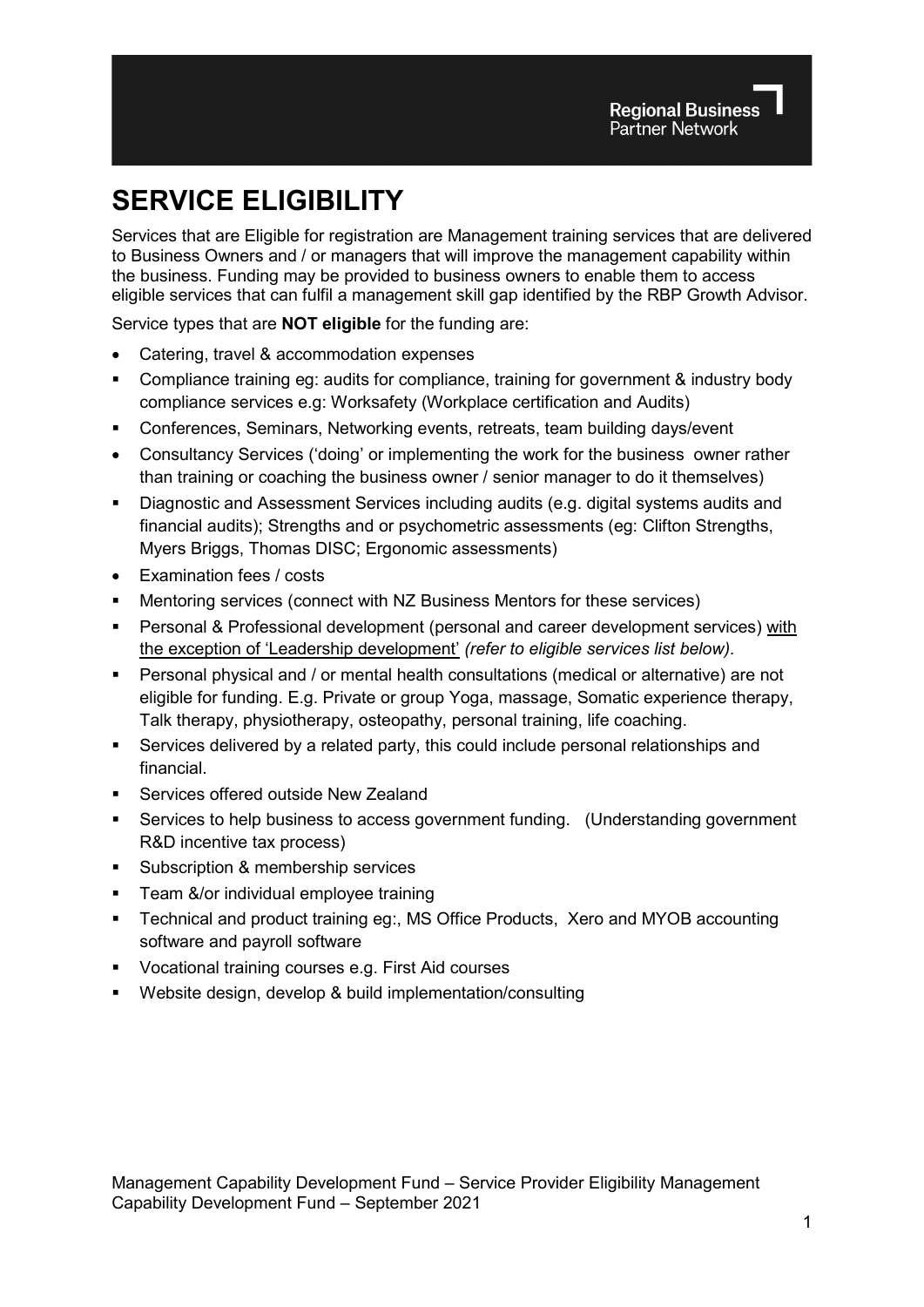Regional Business

Services covering the following subjects **may qualify** for the Funding.

| <b>MARKETING STRATEGIES</b>                                 | <b>BUSINESS PLANNING</b>                                                  |
|-------------------------------------------------------------|---------------------------------------------------------------------------|
| Marketing planning                                          | Goals                                                                     |
| Market research                                             | <b>Vision/Mission</b>                                                     |
| Competitive advantage                                       | Growth strategies                                                         |
| Market targeting/segmentation                               | <b>SWOT analysis</b>                                                      |
| Promotion/lead generation techniques                        | Competitive advantage/opportunity                                         |
| Sales strategies                                            | Targets                                                                   |
| <b>Branding</b>                                             | Operational and action plans                                              |
| Client management                                           | <b>CAPITAL RAISING</b>                                                    |
| Pricing for market                                          | Introduction to Capital Raising                                           |
| Consumer rights                                             | <b>Getting Business Investor Ready</b>                                    |
| E-commerce                                                  | <b>Pitching to Potential Investors</b>                                    |
|                                                             | <b>Completing the Deal</b>                                                |
| <b>BUSINESS SYSTEMS</b>                                     | <b>FINANCE</b>                                                            |
| Information and financial systems                           | Financial reports & ratios                                                |
| Record keeping                                              | Costing and pricing                                                       |
| Organisational efficiency                                   | Budgeting and cash flow planning                                          |
| Operational systems and procedures                          | Taxation                                                                  |
| E-commerce                                                  | Credit/debt management                                                    |
| Benchmarking                                                |                                                                           |
| <b>Distribution</b>                                         |                                                                           |
| <b>BUSINESS SUSTAINABILITY</b>                              | <b>LEADERSHIP</b>                                                         |
| What is sustainability?                                     | Managing people                                                           |
| Factors in creating a sustainable                           |                                                                           |
| business                                                    | <b>MANAGING RESOURCES</b>                                                 |
| Understanding the implications of your                      | HR planning                                                               |
| business choices                                            | Recruitment                                                               |
| Benefits of sustainability                                  | Motivation                                                                |
| <b>Customer expectations</b>                                | Performance appraisals                                                    |
| <b>Financial cost-benefits</b>                              | <b>Conflict resolution</b>                                                |
| <b>Reduction strategies</b><br><b>Procurement selection</b> | <b>Employment compliance</b>                                              |
| <b>Business culture</b>                                     | Health and safety                                                         |
| <b>GOVERNANCE</b>                                           | <b>Health and Wellness</b>                                                |
| Obligation under the Companies Act                          | Time management                                                           |
| Roles and Responsibilities                                  | Intellectual Property protection<br>Leveraging stakeholders/relationships |
| <b>Governance Documents</b>                                 | <b>Business excellence</b>                                                |
| Legal Structure                                             | Benchmarking                                                              |
|                                                             | Business resource planning                                                |
|                                                             | E-commerce                                                                |
|                                                             | Project management                                                        |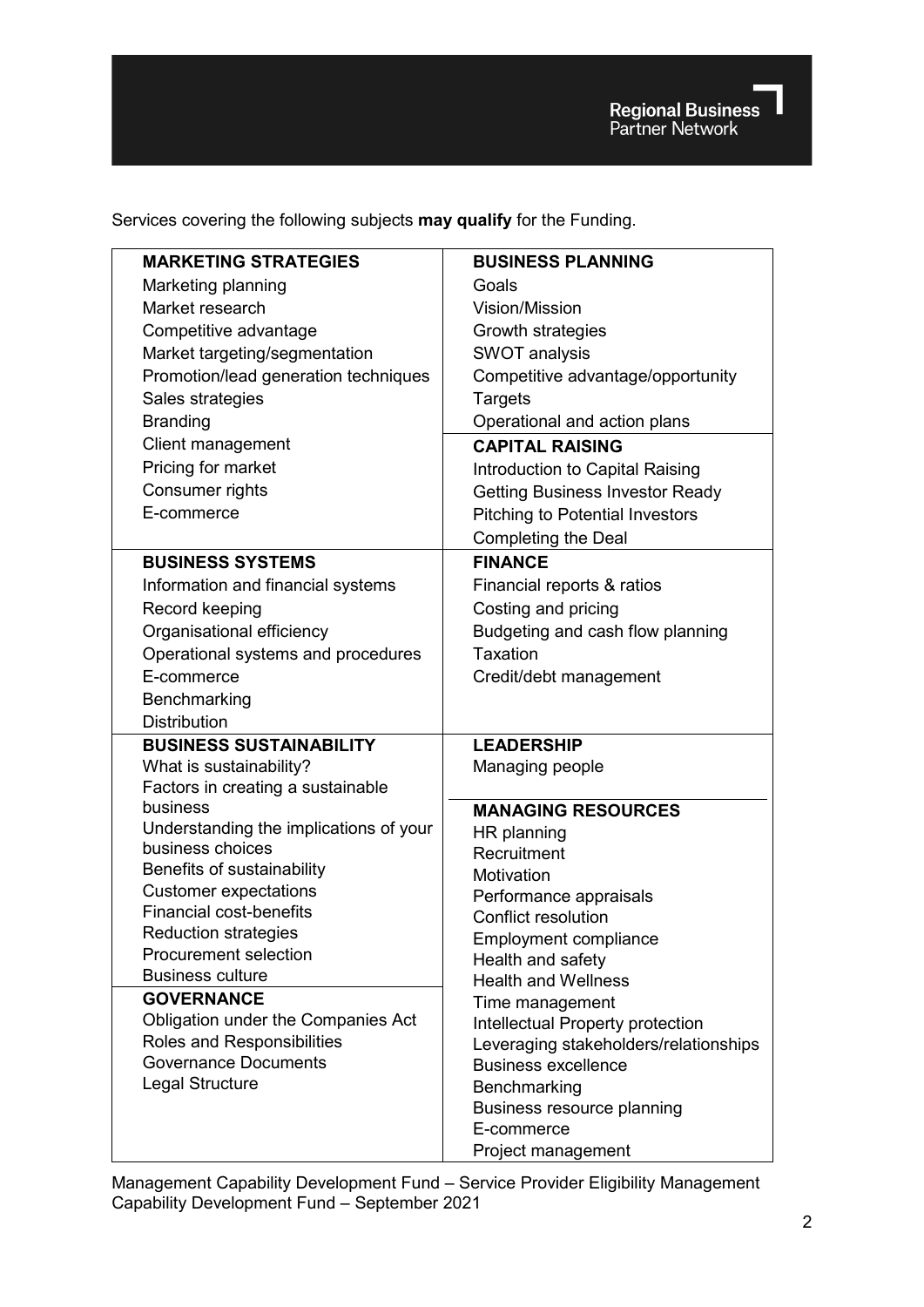| <b>LEAN MANUFACTURING /</b>                                                                                                                                                                                                                                                        | <b>EXPORT</b>                                                                                                                                                                                                                                             |
|------------------------------------------------------------------------------------------------------------------------------------------------------------------------------------------------------------------------------------------------------------------------------------|-----------------------------------------------------------------------------------------------------------------------------------------------------------------------------------------------------------------------------------------------------------|
| <b>BUSINESS OPERATIONS</b><br>Introduction to lean manufacturing<br>Principles<br>Benefits and pitfalls of lean<br>manufacturing<br>Lean manufacturing process<br>Lean tools and methods<br>Measurement<br>Implementation of lean<br>Supporting systems and activities for<br>lean | Are you ready for exporting?<br>Getting started in exporting<br>Planning for export success<br>Market entry strategies<br>Market research<br>International sales and negotiation<br><b>Exporting online</b><br>Tender and proposal writing<br>Trade fairs |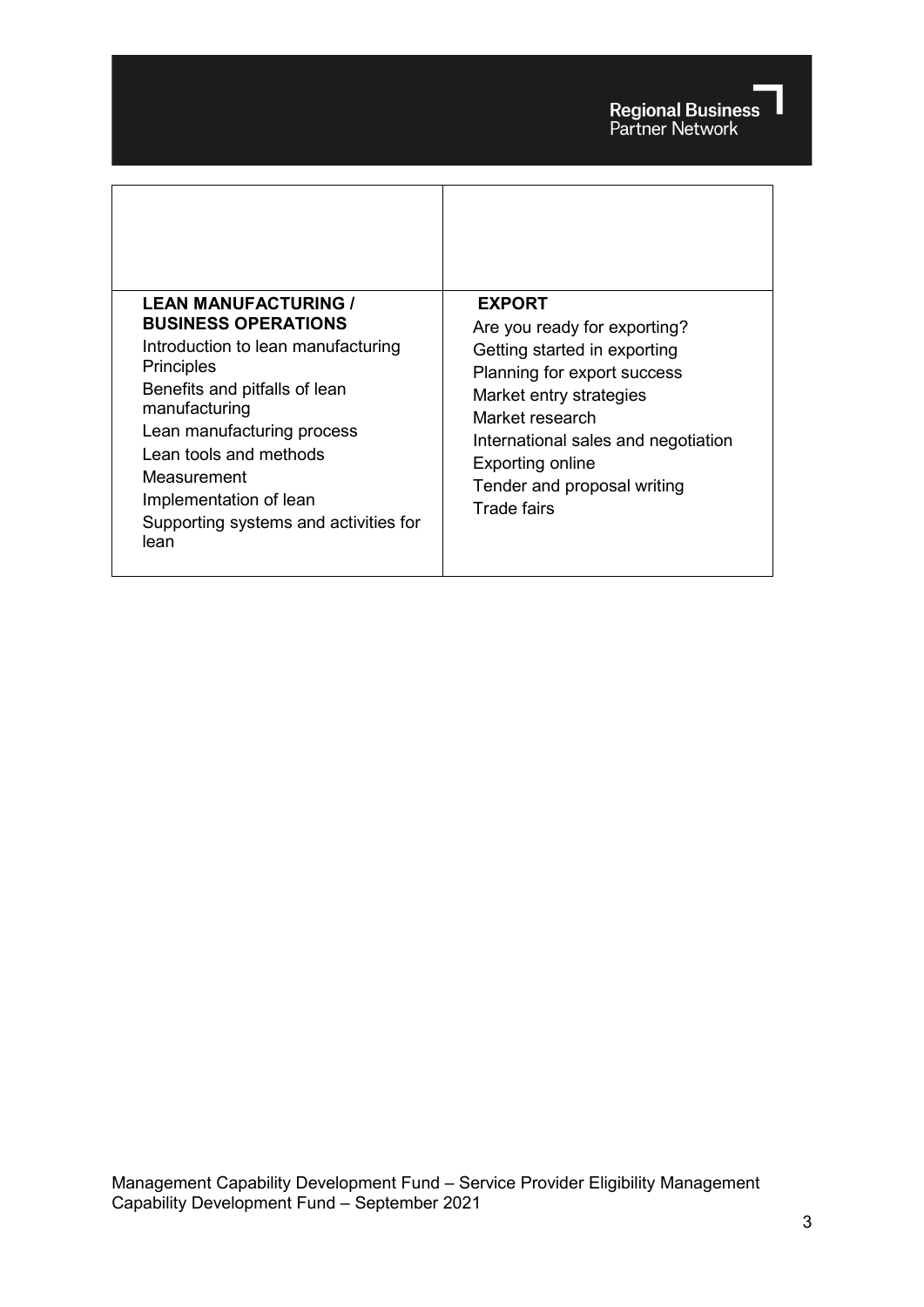Eligible training topics definitions – all definitions are in relation to delivering capability training and building knowledge on the defined areas.

## **BUSINESS PLANNING**

- **Goals -** goal setting, planning personal growth and business development.
- **Vision/Mission**
- **Growth Strategies and Strategic Planning**
- **SWOT Analysis**
- **Competitive Advantage/Opportunity -** competitor analysis, identifying key selling proposition and competitive advantage.
- **Targets -** setting realistic and measurable targets, ratios and benchmarking**.**
- **Action/Operational Plans -** developing action plans (human resources, marketing, production, finance, innovation plans) to achieve targets.

## **MARKETING STRATEGIES**

- **Marketing Planning -** developing a marketing plan, setting marketing budgets, measuring results.
- **Digital marketing strategy and social media planning –** developing a digital marketing strategy including social media plan.
- **Market Research and Planning -** benefits and methods of market research, analysis of results, product/service development and innovation.
- **Competitive Advantage -** identifying, developing, leveraging, and sustaining competitive advantage.
- **Market Targeting/Segmentation -** selection of target markets, customer profiling, developing specific marketing tactics for target markets.
- **Promotion/Lead Generation Techniques -** Promotional planning, setting promotional budgets, promotional strategies include personal selling, direct mail, email, website promotions, publicity, public relations, sales promotions, word-of-mouth, advertising etc.
- **Sales Strategies -** selling skills and techniques.
- **Branding -** developing and maintaining a strong brand, using branding to add value to a business.
- **Client Management -** Creating, maintaining and enhancing strong relationships with customers and other stakeholders.
- **Pricing for Market -** pricing strategies, discussion of external factors that impact on pricing decisions e.g. the nature of the market, demand, competition, and other environmental considerations.
- **Consumer Rights -** relevant legislation e.g. The Fair-Trading Act, The Consumer Guarantees Act, Standards.
- **E-commerce -** e-marketing, strategic use of websites, the Internet and other technology as marketing tools e.g. better communications, improved market research, lower costs, and greater customer convenience.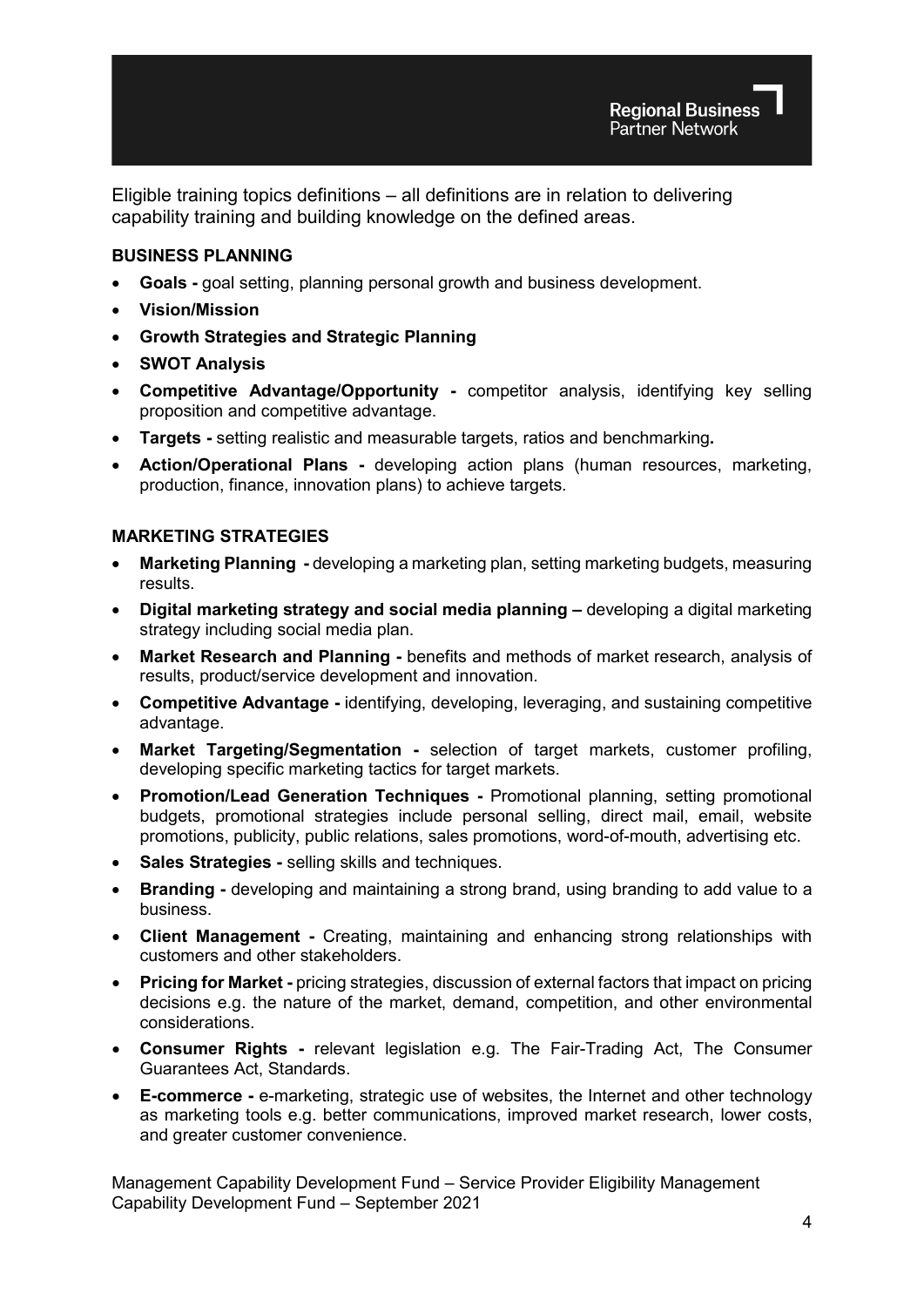#### **FINANCE**

- **Financial Reports and Ratios -** layman's understanding of financial reports (i.e. balance sheet, profit and loss) and ratios to facilitate decision making and understanding of the key drivers of profitability.
- **Costing and Pricing -** understanding fixed and variable costs, how to calculate product or service costings, understanding and calculating breakeven, determining the most profitable areas, setting prices.
- **Budgeting and Cash Flow Planning**  preparing budgets and cash flow forecasts, setting and managing financial targets.
- **Taxation - types of tax e.g.** Provisional and Terminal, GST, PAYE, and FBT; basis of calculation and payment. Reviewing business structure to minimise tax obligations**.**
- **Credit/Debt Management -** management of debtors and creditors to maintain liquidity, tips for debt collection. This topic needs to draw attention to the need to monitor, encourage good habits of chasing debts and longer-term planning and matching of cash needs with cash resources.

#### **BUSINESS SYSTEMS**

- **Information and Financial Systems -** increasing organisational efficiency, identifying information types, databases, financial systems, storage media, tracking data through processes, managing data, tracking manual and electronic information flows, flow analysis and re-engineering. Note: specific product training eg:, MS Office Products, Xero and MYOB accounting software and payroll software are not eligible.
- **Record Keeping -** processes and procedures for organising, processing and storing business related data relevant to an organisation.
- **Organisational Efficiency -** setting up efficient office systems, reducing businesses costs through effective business systems, improving workflow, information technology.
- **Operational Systems and Procedures -** identifying, documenting organisation procedures, retaining "in head" procedures when key staff exit the organisation.
- **E-commerce -** on-line trading, e-business applications, b-2-b/b-2-c commerce, integration of backroom systems with front-end.
- **Benchmarking -** the systematic and continuous process of identifying, learning and adapting best practices from national and international businesses in the same industry to help a business improve its business performance.
- **Distribution -** best ways to store, handle and move products and services so that they are available to customers at the right time and in the right place.
- **Cyber security strategy**

#### **LEADERSHIP**

• **Leadership/Managing People – for business owners -** attributes of good leaders, effective communication, directing, coaching, supporting and delegating to improve the performance of the business.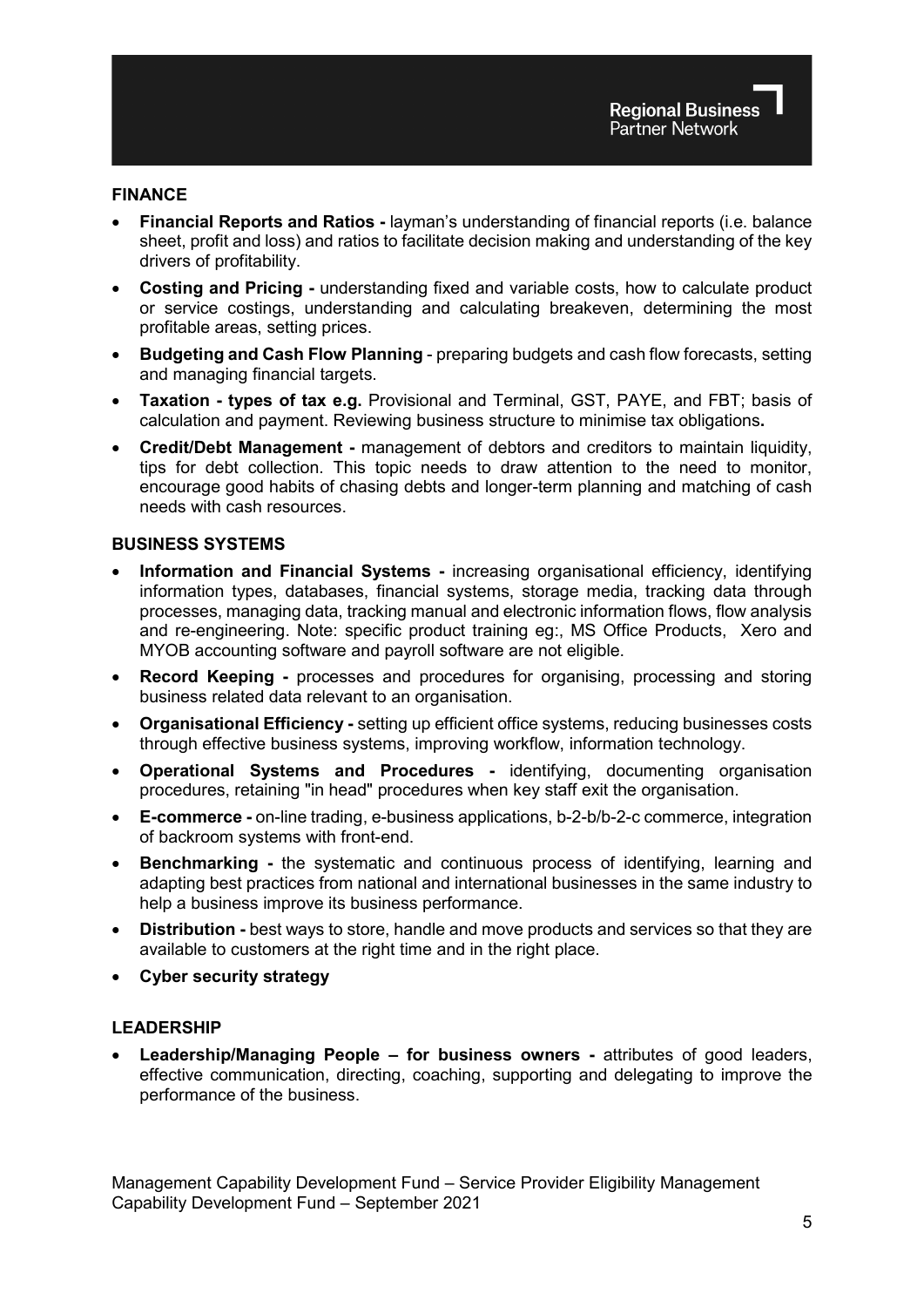#### **MANAGING RESOURCES**

- **HR Planning -** identifying the human resource requirements e.g. organisational design, capacity and staff contingency, skill planning, current staff skill sets, future staffing needs and recruitment and succession planning.
- **Recruitment -** job analysis to determine type of person and skill level required; methods of recruitment; interviewing techniques; selection testing; reference and background checking; induction programmes and early review for new recruits; employment law relating to recruitment.
- **Motivation -** how different people are motivated, systems for dealing with those differences, co-ordination of performance measurement and motivation levels, how business culture can impact on productivity and staff morale and what can be done to influence this.
- **Leadership/Managing People -** attributes of good leaders, effective communication, directing, coaching, supporting and delegating to improve the performance of the business.
- **Performance appraisals -** systems to measure competency, provide feedback to staff/management, have performance improvement as an outcome, reward performance, facilitate career development and focus the employees on those tasks which are strategically important to the business.
- **Conflict Resolution**  tools and techniques to identify and manage conflict in the workplace.
- **Employment Compliance -** employer obligations when employing people, including PAYE (registration, making payments, completing forms), ACC (registration, earner premium, employee premium, and residual levy), the Human Rights Act and the Employment Relations Act.
- **Health and Safety -** creating a healthy and safe working environment, including discussion of the Health and Safety at Work Act 2015, creating and implementing a health and safety plan.
- **Health and Wellness –** organisational health and wellness strategy developing, managing and reporting.
- **Time Management -** a framework for delegation, short-term goal setting and prioritising work.
- **Intellectual Property Protection -** Understanding what intellectual property is, what can be legally protected (copyright, trademarks, patents, registered designs, licenses), how to go about it and costs, non-legal forms of intellectual property protection and formulating your intellectual property strategy.
- **Leveraging Stakeholders/Relationships -** recognising key stakeholders (customer; supplier; community; industry); understanding the relationship that exists with each and how that relationship can be strategically leveraged to create win-win partnerships.
- **Business Excellence -** strategy for producing goods or services which meet or exceed the required standards of quality, timing, quantity, consistency and cost, relative to market expectations.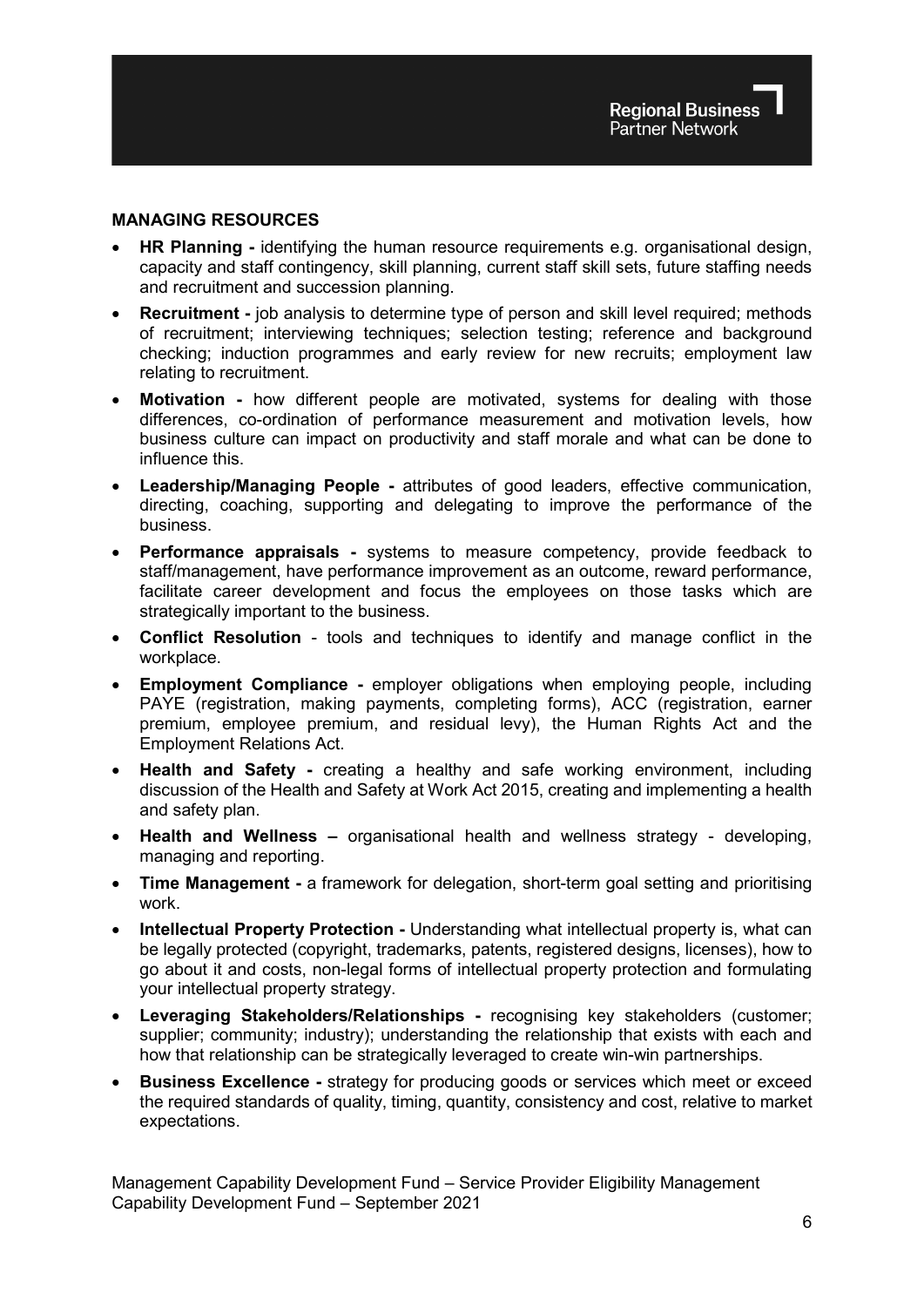- **Business Resource Planning -** capacity planning, production scheduling, equipment requirements, plant layout, material requirements and suppliers, inventory control and quality control requirements.
- **E-commerce -** harnessing e-commerce tools to build on and/or maintain the sustainable competitive advantage of your business. Understand the different types of e-commerce, the benefits to be achieved using e-commerce and the costs involved.
- **Project Management**

## **GOVERNANCE**

- **Obligations under the Companies Act**
- **Roles and Responsibilities– for Directors, Board Members, Trustees**
- **Governance Documents**
- **Legal Structure**

## **EXPORTING**

- **Are you Ready for Exporting?** why export, overview of the practical side to exporting: freight, finance, pricing, foreign exchange, documentation, terms of sale; an overview of the strategic side: research, marketing, promotion and market entry strategies.
- **Getting Started in Exporting** the export process, strategic market selection and research, freight, finance and documentation, determining the best market entry strategy, selecting the right business partner, intellectual property and branding, pricing for export, developing promotional tactics, e-marketing, making the sales pitch, and export planning.
- **Planning for Export Success** strategic market selection, market research, intellectual property protection, pricing and marketing.
- **Market Entry Strategies** market entry options: direct marketing, distributors and agents, strategic alliances, joint venture partners, contract manufacture, sale of technology, licensing, franchising, setting up an overseas office, and overlapping models. How to build effective relationships with offshore partners, choosing the right partner, achieving a win/win relationship, agreements and contracts, and measuring your partner's performance.
- **Market Research** how to develop a brief and framework to undertake market research, reliable and informative sources of information and resources, using research information as part of your export marketing plan.
- **International Sales and Negotiation** understanding the sales process and buyer motives, developing your sales pitch and point of difference, presenting a strong business case, effective presentation techniques, handling objections, sharpening negotiation skills, closing the deal.
- **Exporting Online** The reasons for exporting online, defining your target audience/customer, developing an internet strategy, the components of an effective website, key internationalisation issues including tariffs, language and getting paid, marketing your website and system security.
- **Tender and Proposal Writing** developing tactics for smart tender selection, where to find tender/proposal opportunities, understanding the purchasing process, writing powerful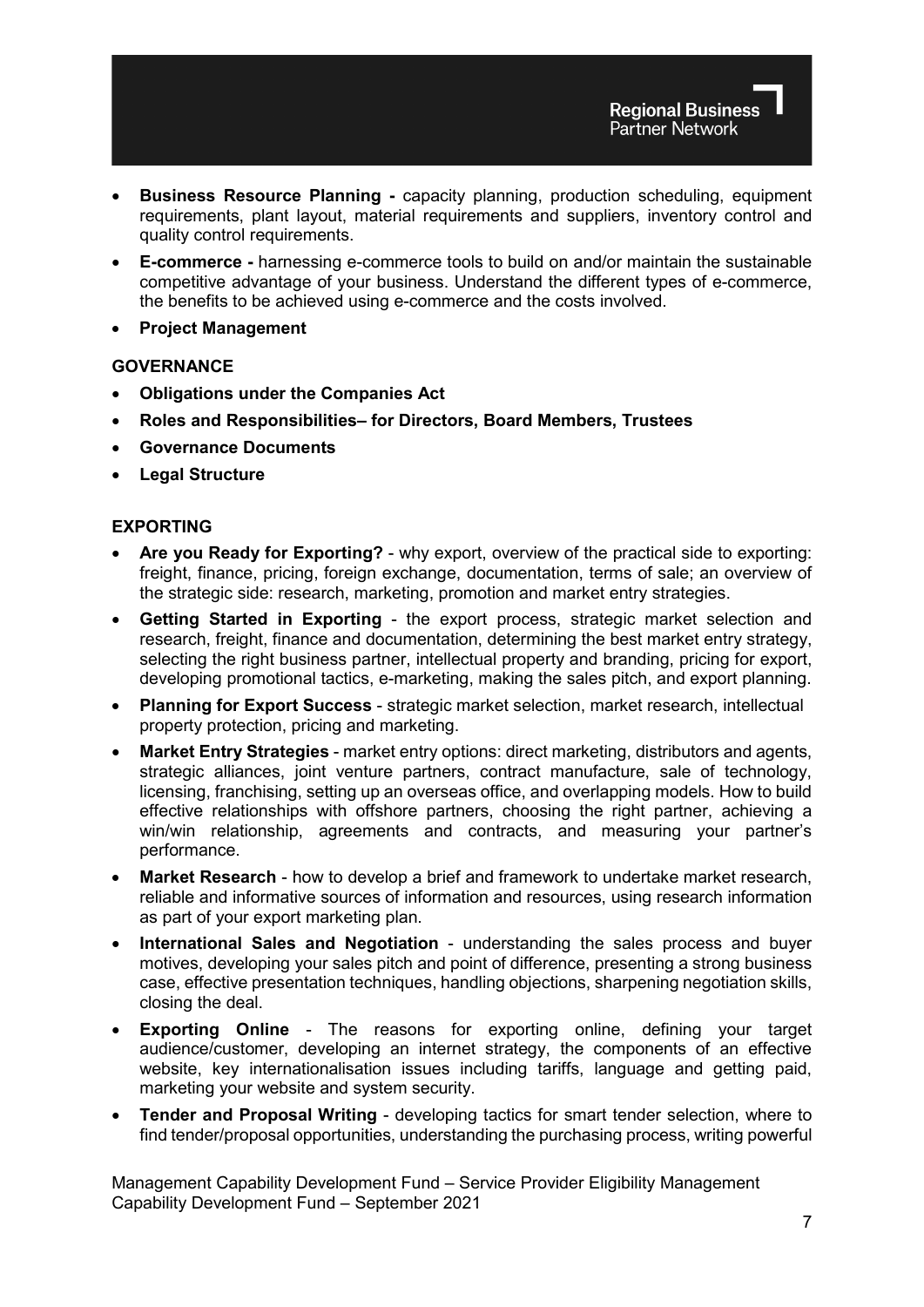proposals, developing strategies to put the bid with strategic partners, review process to learn from previous tenders.

• **Trade Fairs** - integrating trade fairs into your promotional mix, setting specific objectives, knowing your target market, getting on your target market's "must see list", handling booth traffic, effective lead gathering and follow up.

## **BUSINESS SUSTAINABILITY**

- **What is Sustainability?** Economic, social and environmental sustainability.
- **Factors in Creating a Sustainable Business** Making sustainability part of your vision. Leader's commitment to sustainability. Choice and use of resources that ensure the most effective use of resources. Business systems and processes that support the most efficient and effective use of key resources. Consideration of external accreditation to verify business practices and operations.
- **Understanding the Implications of your Business Choices** Sustainability is incorporated into the design of products or services, their manufacture or delivery, and the business takes responsibility for the whole of the life cycle.
- **Benefits of Sustainability** cost savings, competitive edge, brand/marketing benefits, environmental, social/community.
- **Customer Expectations** understanding customer expectations, emerging niches, trends, leveraging your sustainability, accreditation programmes.
- **Financial Cost-Benefits** analysing the financial impact of sustainability.
- **Reduction Strategies** waste reduction, reducing or switching resources, cost of waste vs. cost of disposal, reuse and/or recycling,
- **Procurement selection** supplier sustainability practices and credentials and raw material sustainability.
- **Business culture** people and communities are invested in and staff behaviours reinforcing sustainability are supported. Regular communication and feedback on progress towards sustainability.

## **LEAN MANUFACTURING / BUSINESS OPERATIONS**

- **Introduction to Lean Manufacturing Principles** the systematic approach to eliminating waste from processes so that every part of the process adds value to the customer. Identification of activities or work that are: value adding, non-value adding, waste.
- **Benefits and Pitfalls of Lean Manufacturing**
- **Lean Manufacturing Process**  specify value, identify value stream and eliminate waste, create flow, create pull (produce only what is needed when requested), aim for perfection.
- **Lean Tools and Methods** including value stream mapping, continuous improvement, pull (kanban), flow, total productive maintenance, quality at source, points of use, quick changeover (SMED), standardised work, batch reduction, teams, 5S, visual management, plant layout, poka-yoke.
- **Measurement**  define lean measures, measure, analyse, improve, control.